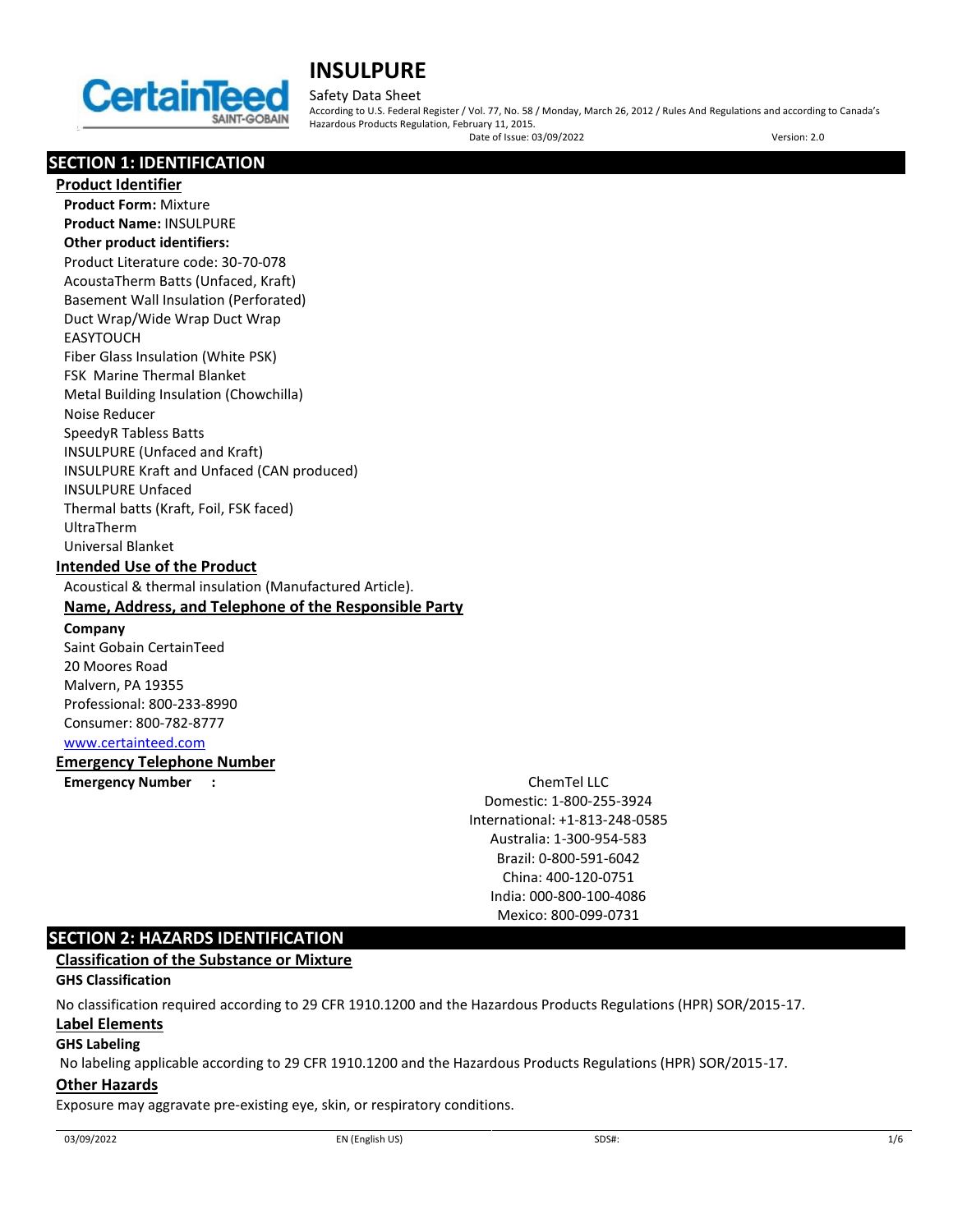Safety Data Sheet

According to U.S. Federal Register / Vol. 77, No. 58 / Monday, March 26, 2012 / Rules And Regulations and according to Canada's Hazardous Products Regulation, February 11, 2015.

#### **Unknown acute toxicity**

No data available

## **SECTION 3: COMPOSITION/INFORMATION ON INGREDIENTS**

#### **Mixture**

| <b>Name</b>                                 | <b>Synonyms</b> | <b>Product Identifier</b> | %*            | <b>GHS Ingredient Classification</b> |
|---------------------------------------------|-----------------|---------------------------|---------------|--------------------------------------|
| Non-biopersistent (biosoluble) glass fibers |                 |                           | $78 - 97$     | Not classified                       |
| Salt of polycarboxylic acid                 |                 |                           | $\leq 2.7645$ | Met. Corr. 1. H290                   |

Full text of H-phrases: see section 16

\*Percentages are listed in weight by weight percentage (w/w%) for liquid and solid ingredients. Gas ingredients are listed in volume by volume percentage (v/v%).

## **SECTION 4: FIRST AID MEASURES**

## **Description of First-aid Measures**

**General:** Never give anything by mouth to an unconscious person. If you feel unwell, seek medical advice (show the label where possible).

**Inhalation:** When symptoms occur: go into open air and ventilate suspected area. Obtain medical attention if breathing difficulty persists.

**Skin Contact:** Brush off loose particles from skin. Wash with plenty of soap and water. Remove contaminated clothing. Obtain medical attention if irritation develops or persists.

**Eye Contact:** Rinse cautiously with water for at least 5 minutes. Remove contact lenses, if present and easy to do. Continue rinsing. Obtain medical attention if irritation develops or persists.

**Ingestion:** Rinse mouth. Do NOT induce vomiting. Obtain medical attention.

## **Most Important Symptoms and Effects Both Acute and Delayed**

**General:** Not expected to present a significant hazard under anticipated conditions of normal use.

**Inhalation:** Prolonged exposure may cause irritation.

**Skin Contact:** Direct contact may cause irritation by mechanical abrasion.

**Eye Contact:** May cause mechanical eye irritation.

**Ingestion:** Ingestion may cause adverse effects.

**Chronic Symptoms:** None expected under normal conditions of use.

## **Indication of Any Immediate Medical Attention and Special Treatment Needed**

If exposed or concerned, get medical advice and attention. If medical advice is needed, have product container or label at hand.

## **SECTION 5: FIRE-FIGHTING MEASURES**

## **Extinguishing Media**

**Suitable Extinguishing Media:** Use extinguishing media appropriate for surrounding fire.

**Unsuitable Extinguishing Media:** None known.

## **Special Hazards Arising From the Substance or Mixture**

**Fire Hazard:** Not considered flammable but may burn at high temperatures.

**Explosion Hazard:** Product is not explosive.

**Reactivity:** The product is non-reactive under normal conditions of use, storage and transport.

#### **Advice for Firefighters**

**Precautionary Measures Fire:** Exercise caution when fighting any chemical fire.

**Firefighting Instructions:** Use water spray or fog for cooling exposed containers. Use firefighting measures appropriate for the surrounding fire.

**Protection During Firefighting:** Do not enter fire area without proper protective equipment, including respiratory protection. Exercise caution when fighting any fire.

Hazardous Combustion Products: Carbon oxides (CO, CO<sub>2</sub>). Nitrogen oxides.

#### **Reference to Other Sections**

Refer to Section 9 for flammability properties.

## **SECTION 6: ACCIDENTAL RELEASE MEASURES**

## **Personal Precautions, Protective Equipment and Emergency Procedures**

General Measures: Avoid generating dust. Avoid breathing dust. Avoid prolonged contact with eyes, skin and clothing.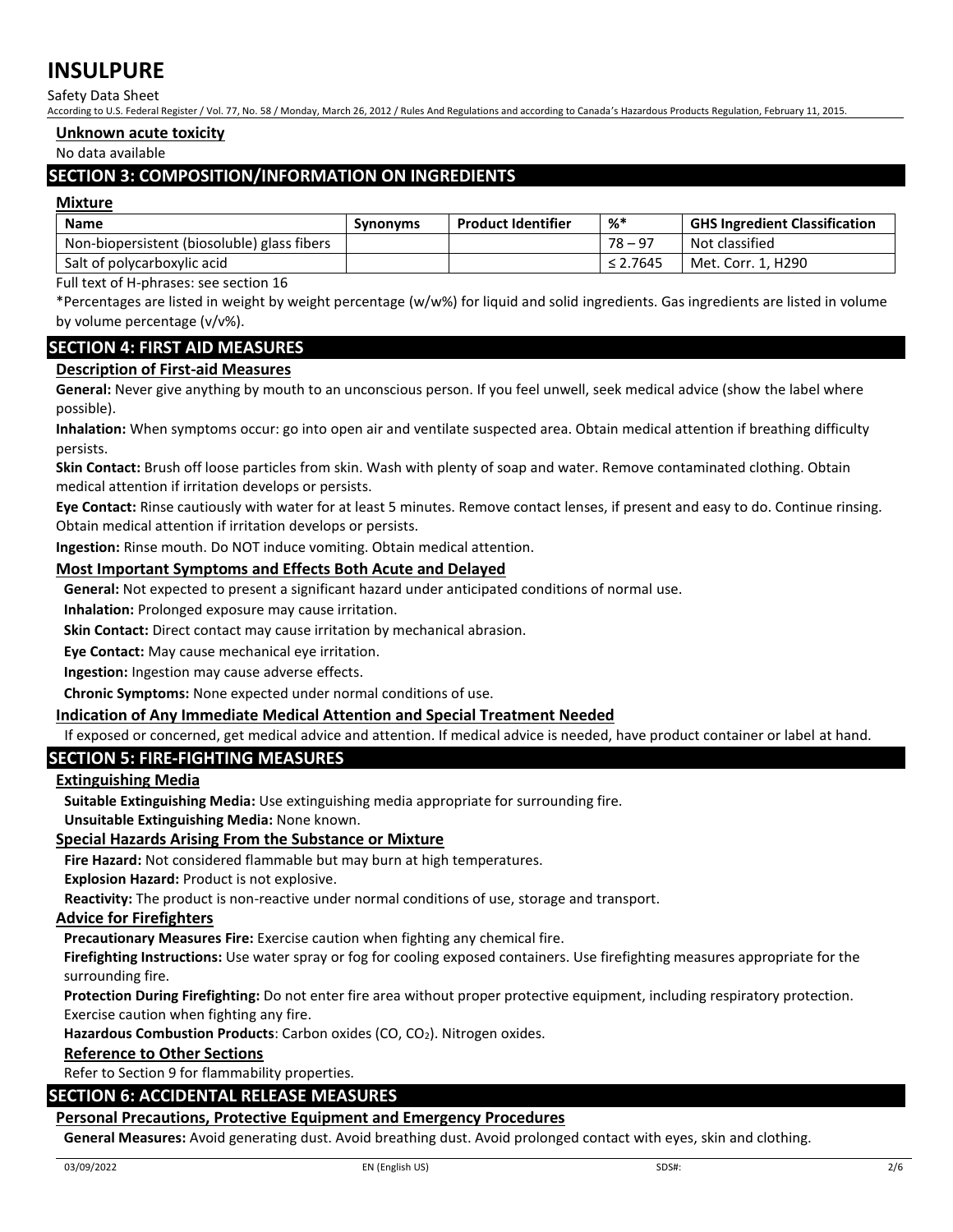Safety Data Sheet

According to U.S. Federal Register / Vol. 77, No. 58 / Monday, March 26, 2012 / Rules And Regulations and according to Canada's Hazardous Products Regulation, February 11, 2015.

#### **For Non-Emergency Personnel**

**Protective Equipment:** Use appropriate personal protective equipment (PPE).

**Emergency Procedures:** Evacuate unnecessary personnel. Evacuate the area if accidental release presents a significant hazard. **For Emergency Personnel**

**Protective Equipment:** Equip cleanup crew with proper protection. Follow Protocol.

**Emergency Procedures:** Upon arrival at the scene, a first responder is expected to recognize the presence of dangerous goods, protect oneself and the public, secure the area, and call for the assistance of trained personnel as soon as conditions permit. Ventilate area.

## **Environmental Precautions**

Prevent entry to sewers and public waters.

#### **Methods and Materials for Containment and Cleaning Up**

**For Containment:** Contain solid spills with appropriate barriers and prevent migration and entry into sewers or streams.

**Methods for Cleaning Up:** Clean up spills immediately and dispose of waste safely. Recover the product by vacuuming, shoveling or sweeping. Transfer spilled material to a suitable container for disposal. Contact competent authorities after a spill.

## **Reference to Other Sections**

See Section 8 for exposure controls and personal protection and Section 13 for disposal considerations.

## **SECTION 7: HANDLING AND STORAGE**

## **Precautions for Safe Handling**

**Precautions for Safe Handling:** Avoid dust formation. Avoid breathing dust. Avoid prolonged contact with eyes, skin and clothing. Wash hands and other exposed areas with mild soap and water before eating, drinking or smoking and when leaving work. **Hygiene Measures:** Handle in accordance with good industrial hygiene and safety procedures.

## **Conditions for Safe Storage, Including Any Incompatibilities**

**Technical Measures:** Comply with applicable regulations.

**Storage Conditions:** Store in a well-ventilated place. Store in a dry, cool place.

**Incompatible Materials:** Hydrofluoric acid. Hydrogen fluoride. Strong acids.

## **Specific End Use(s)**

Acoustical & thermal insulation (Manufactured Article).

## **SECTION 8: EXPOSURE CONTROLS/PERSONAL PROTECTION**

## **Control Parameters**

For substances listed in section 3 that are not listed here, there are no established exposure limits from the manufacturer, supplier, importer, or the appropriate advisory agency including: ACGIH (TLV), AIHA (WEEL), NIOSH (REL), or OSHA (PEL).

| Non-biopersistent (biosoluble) glass fibers |                 |                                                                                                                       |  |  |  |  |
|---------------------------------------------|-----------------|-----------------------------------------------------------------------------------------------------------------------|--|--|--|--|
| <b>USA OSHA</b>                             | OSHA PEL (TWA)  | 15 mg/m <sup>3</sup>                                                                                                  |  |  |  |  |
| <b>USA NIOSH</b>                            | NIOSH REL (TWA) | 3 fibers/cm <sup>3</sup> (fibers with diameter ≤ 3.5 μm & length ≥ 10 μm) / 5 mg/m <sup>3</sup> (total fibrous glass) |  |  |  |  |

## **Exposure Controls**

**Appropriate Engineering Controls:** Suitable eye/body wash equipment should be available in the vicinity of any potential exposure. Ensure adequate ventilation, especially in confined areas. Ensure all national/local regulations are observed.

**Personal Protective Equipment:** Gloves. Protective clothing. Protective goggles.



**Materials for Protective Clothing:** Wear protective materials and fabrics as conditions warrant.

**Hand Protection:** Wear protective gloves to protect from abrasion.

**Eye Protection:** Chemical safety goggles.

**Skin and Body Protection:** Wear suitable protective clothing.

**Respiratory Protection:** A properly fitted NIOSH (American National Institute for Occupational Safety and Health) approved disposable N 95 series dust respirator such as type 3M 8210 (formerly 8710) or 3M 8271 (formerly 9900) respirator should be used under any dust environment or during a process that generates dusts. Use respiratory protection in accordance with the respiratory protection program of your company, local regulations and OSHA regulations under 29CFR 1910.134

**Other Information:** When using, do not eat, drink or smoke.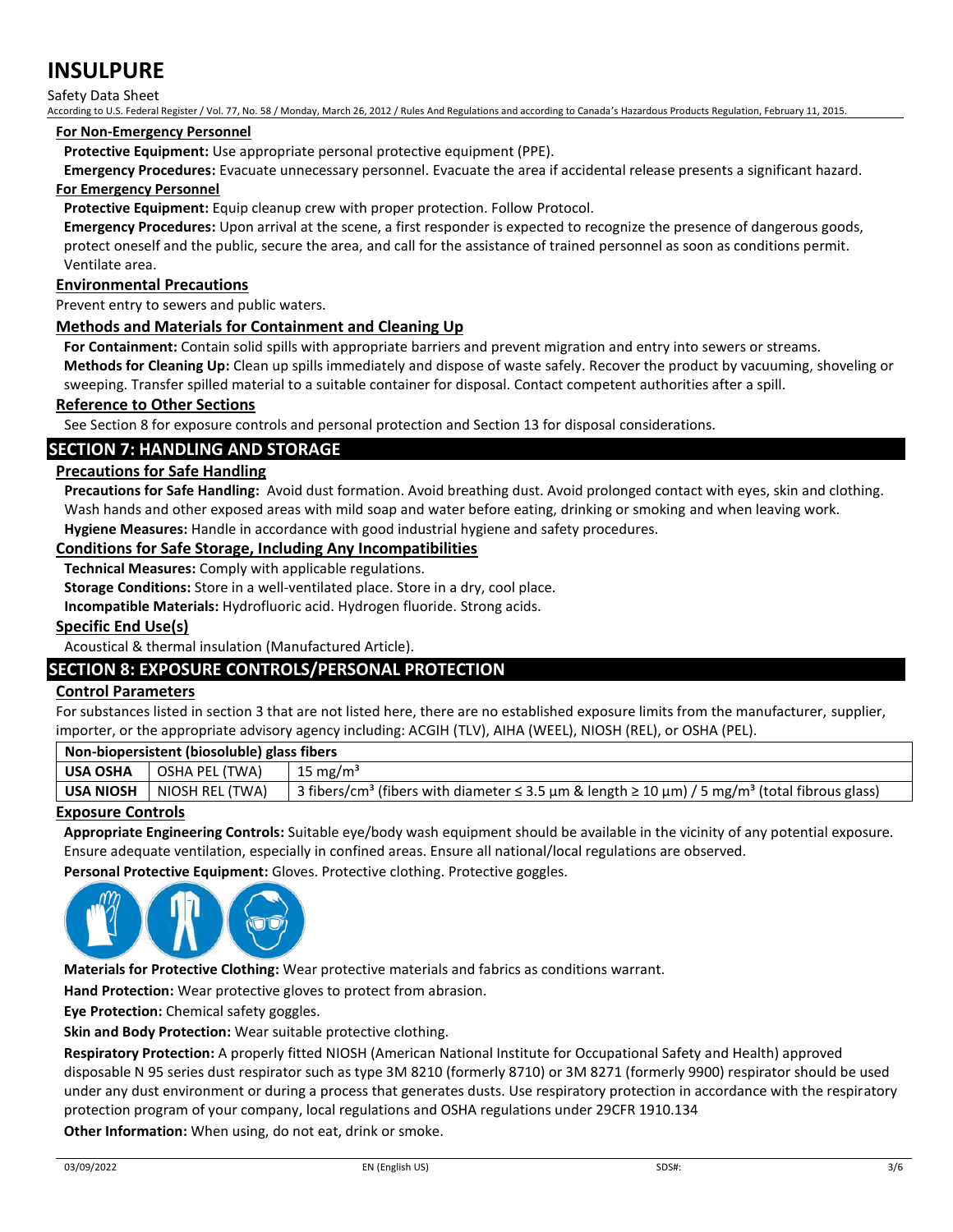Safety Data Sheet

According to U.S. Federal Register / Vol. 77, No. 58 / Monday, March 26, 2012 / Rules And Regulations and according to Canada's Hazardous Products Regulation, February 11, 2015.

| SECTION 9: PHYSICAL AND CHEMICAL PROPERTIES                  |                      |                          |  |  |  |
|--------------------------------------------------------------|----------------------|--------------------------|--|--|--|
| <b>Information on Basic Physical and Chemical Properties</b> |                      |                          |  |  |  |
| <b>Physical State</b>                                        |                      | Solid                    |  |  |  |
| Appearance                                                   |                      | Tan                      |  |  |  |
| Odor                                                         |                      | Slightly sweet           |  |  |  |
| <b>Odor Threshold</b>                                        |                      | Not available            |  |  |  |
| рH                                                           |                      | Not applicable           |  |  |  |
| <b>Evaporation Rate</b>                                      |                      | Not available            |  |  |  |
| <b>Melting Point</b>                                         |                      | 1204 °C (2199.2 °F)      |  |  |  |
| <b>Freezing Point</b>                                        |                      | Not available            |  |  |  |
| <b>Boiling Point</b>                                         |                      | Not available            |  |  |  |
| <b>Flash Point</b>                                           |                      | Not available            |  |  |  |
| <b>Auto-ignition Temperature</b>                             |                      | Not determined           |  |  |  |
| <b>Decomposition Temperature</b>                             |                      | Not available            |  |  |  |
| <b>Flammability (solid, gas)</b>                             |                      | Product is not flammable |  |  |  |
| <b>Lower Flammable Limit</b>                                 |                      | Not available            |  |  |  |
| <b>Upper Flammable Limit</b>                                 |                      | Not available            |  |  |  |
| <b>Vapor Pressure</b>                                        |                      | Not applicable           |  |  |  |
| Relative Vapor Density at 20°C                               |                      | Not available            |  |  |  |
| <b>Relative Density</b>                                      | $\ddot{\phantom{a}}$ | 2.5                      |  |  |  |
| <b>Specific Gravity</b>                                      |                      | Not available            |  |  |  |
| Solubility                                                   |                      | Insoluble in water       |  |  |  |
| <b>Partition Coefficient: N-Octanol/Water</b>                |                      | Not available            |  |  |  |
| <b>Viscosity</b>                                             |                      | Not available            |  |  |  |
| CECTION 10. CTADU ITV AND DEACTIVITY                         |                      |                          |  |  |  |

## **SECTION 10: STABILITY AND REACTIVITY**

**Reactivity:** The product is non-reactive under normal conditions of use, storage and transport.

**Chemical Stability:** Stable under recommended handling and storage conditions (see section 7).

**Possibility of Hazardous Reactions:** Hazardous polymerization will not occur.

**Conditions to Avoid:** Avoid dust formation. Moisture.

**Incompatible Materials:** Hydrofluoric acid. Hydrogen fluoride. Strong acids.

**Hazardous Decomposition Products:** Not expected to decompose under ambient conditions. Thermal decomposition may produce: Carbon oxides (CO, CO<sub>2</sub>).

## **SECTION 11: TOXICOLOGICAL INFORMATION**

**Information on Toxicological Effects - Product**

**Acute Toxicity (Oral):** Not classified (Based on available data, the classification criteria are not met) **Acute Toxicity (Dermal):** Not classified (Based on available data, the classification criteria are not met)

**LD50 and LC50 Data:** Not available **Acute Toxicity (Inhalation):** Not classified (Based on available data, the classification criteria are not met)

**Skin Corrosion/Irritation:** Not classified (Based on available data, the classification criteria are not met) **pH:** Not applicable

**Eye Damage/Irritation:** Not classified (Based on available data, the classification criteria are not met) **pH:** Not applicable

**Respiratory or Skin Sensitization:** Not classified (Based on available data, the classification criteria are not met)

**Germ Cell Mutagenicity:** Not classified (Based on available data, the classification criteria are not met)

**Carcinogenicity:** Not classified (Based on available data, the classification criteria are not met)

**Specific Target Organ Toxicity (Repeated Exposure):** Not classified (Based on available data, the classification criteria are not met) **Reproductive Toxicity:** Not classified (Based on available data, the classification criteria are not met)

**Specific Target Organ Toxicity (Single Exposure):** Not classified (Based on available data, the classification criteria are not met) **Aspiration Hazard:** Not classified

**Symptoms/Effects After Inhalation:** Prolonged exposure may cause irritation.

**Symptoms/Effects After Skin Contact:** Direct contact may cause irritation by mechanical abrasion.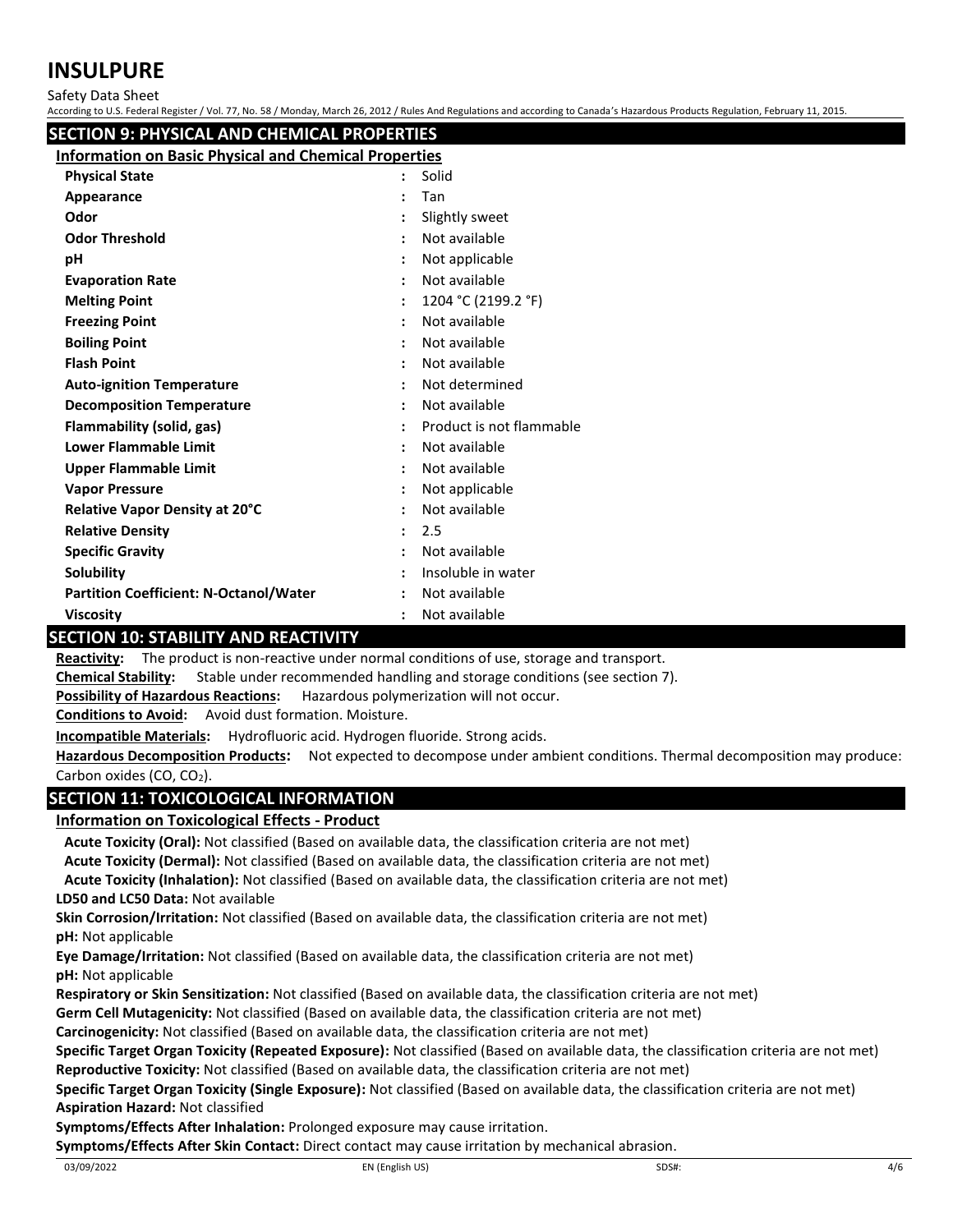#### Safety Data Sheet

According to U.S. Federal Register / Vol. 77, No. 58 / Monday, March 26, 2012 / Rules And Regulations and according to Canada's Hazardous Products Regulation, February 11, 2015.

**Symptoms/Effects After Eye Contact:** May cause mechanical eye irritation.

**Symptoms/Effects After Ingestion:** Ingestion may cause adverse effects.

**Chronic Symptoms:** None expected under normal conditions of use.

## **Information on Toxicological Effects - Ingredient(s)**

**LD50 and LC50 Data:** Not available

## **SECTION 12: ECOLOGICAL INFORMATION**

## **Toxicity**

**Ecology - General:** Not classified.

## **Persistence and Degradability**

| <b>INSULPURE</b>                     |                  |  |  |  |
|--------------------------------------|------------------|--|--|--|
| <b>Persistence and Degradability</b> | Not established. |  |  |  |
| <b>Bioaccumulative Potential</b>     |                  |  |  |  |
| <b>INSULPURE</b>                     |                  |  |  |  |
| <b>Bioaccumulative Potential</b>     | Not established. |  |  |  |

**Mobility in Soil** Not available

#### **Other Adverse Effects**

**Other Information:** Avoid release to the environment.

#### **SECTION 13: DISPOSAL CONSIDERATIONS**

**Waste Disposal Recommendations:** Dispose of contents/container in accordance with local, regional, national, territorial, provincial, and international regulations.

**Ecology - Waste Materials:** Avoid release to the environment.

#### **SECTION 14: TRANSPORT INFORMATION**

The shipping description(s) stated herein were prepared in accordance with certain assumptions at the time the SDS was authored, and can vary based on a number of variables that may or may not have been known at the time the SDS was issued.

Not regulated for transport according to: US DOT, IMDG, IATA, and Canada's TDG

## **SECTION 15: REGULATORY INFORMATION**

#### **US Federal Regulations**

| <b>Chemical Name (CAS No.)</b>                               | <b>CERCLA RO</b> |                                                  | EPCRA 304 RQ   SARA 302 TPQ   SARA 313 |    |
|--------------------------------------------------------------|------------------|--------------------------------------------------|----------------------------------------|----|
| Non-biopersistent (biosoluble) glass fibers (Not applicable) |                  | Not applicable   Not applicable   Not applicable |                                        | No |
| Salt of polycarboxylic acid (Not applicable)                 |                  | Not applicable   Not applicable   Not applicable |                                        | No |

## **SARA 311/312** Not present

**US TSCA Flags** Not present

#### **US State Regulations**

**California Proposition 65**

| <b>Chemical Name (CAS No.)</b>                                  | Carcinogenicity | Developmental<br><b>Toxicity</b> | Female<br>Reproductive<br><b>Toxicity</b> | Male<br>Reproductive<br><b>Toxicity</b> |
|-----------------------------------------------------------------|-----------------|----------------------------------|-------------------------------------------|-----------------------------------------|
| Non-biopersistent (biosoluble) glass fibers<br>(Not applicable) | No              | No                               | No                                        | No                                      |
| Salt of polycarboxylic acid (Not applicable)                    | No              | No                               | No                                        | No                                      |

#### **State Right-To-Know Lists**

#### **Non-biopersistent (biosoluble) glass fibers**

U.S. - Massachusetts - Right To Know List - No

U.S. - New Jersey - Right to Know Hazardous Substance List - No

U.S. - Pennsylvania - RTK (Right to Know) - Environmental Hazard List - No

U.S. - Pennsylvania - RTK (Right to Know) - Special Hazardous Substances - No

U.S. - Pennsylvania - RTK (Right to Know) List - No

## **Salt of polycarboxylic acid**

U.S. - Massachusetts - Right To Know List - No

U.S. - New Jersey - Right to Know Hazardous Substance List - No

U.S. - Pennsylvania - RTK (Right to Know) - Environmental Hazard List - No